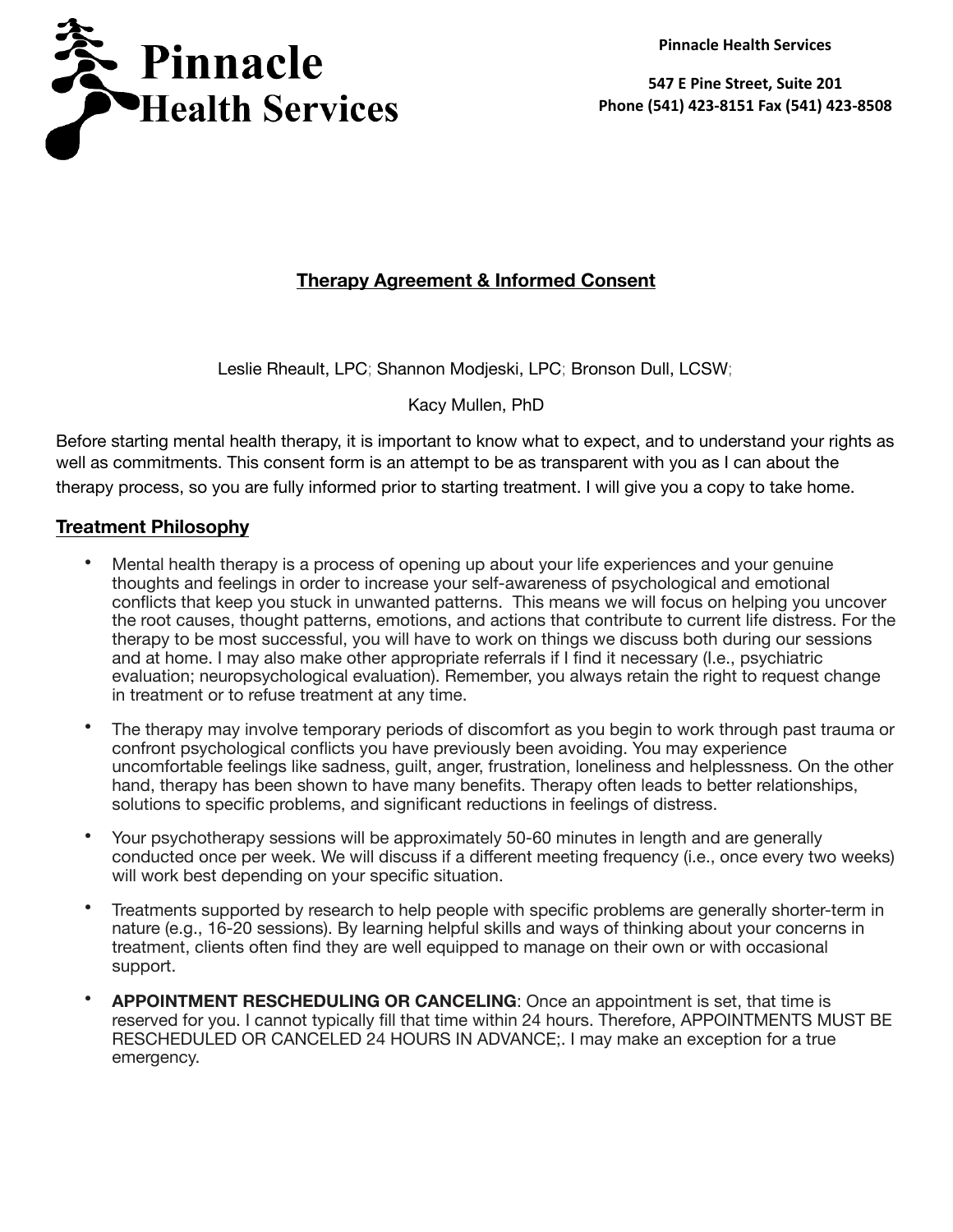

**Pinnacle Health Services 547 E Pine Street, Suite 201 Phone (541) 423-8151 Fax (541) 423-8508**

- I can be reached at the clinic by calling (541) 423-8151. I am often not immediately available by telephone. I do not answer my phone when I am with clients or otherwise unavailable. At these times, you may leave a message on the clinic's confidential voicemail and your call will be returned as soon as possible, but it may take a day or two for non-urgent matters. If, for any number of unseen reasons, you do not hear from me or I am unable to reach you, and you feel you cannot wait for a return call or if you feel unable to keep yourself safe:
	- 1) Contact Jackson County Mental Health Crisis Line (541-774-8201);
	- 2) Go to your Local Hospital Emergency Room;
	- 3) Contact the Mental Health National Helpline at 1-800-662-4357; or 4) call 911 and ask to speak to

 the mental health worker on call.

According to the laws in many states and all professional ethics codes, any kinds of sexual conduct or asking for sexual conduct, or sexual misconduct by a mental health provider with a client is illegal, as well as unethical.

### **Initial Intake/Evaluation**

- The purpose of the intake process is to fully evaluate your needs and ensure you receive the best treatment possible. The evaluation itself may vary across clients and may include activities such as completing a structured interview (i.e., every client is asked the same questions to ensure comprehensiveness), questionnaires, or several other options.
- By the end of this intake period (first 1-2 sessions), I will be able to offer you an initial impression of your needs and a plan for what treatment might include if you decide to continue with therapy. If we are unable to work together, I will provide you with a list of referrals.

### **Scope of My Services**

- I am qualified to work with a wide variety of clients and problems, but sometimes I may not have the training needed to address a particular concern. If this is the case, I will discuss it with you and make sure that you receive a referral to another professional who is better qualified to serve you.
- Also, if you are having current hallucinations/ delusions, severe thoughts of suicide or self- harm, or extreme mood swings, you may need more support than I can offer you through weekly psychotherapy, and I reserve the right to refer you to a different or more intensive treatment if I believe you exceed the level of care I can offer.